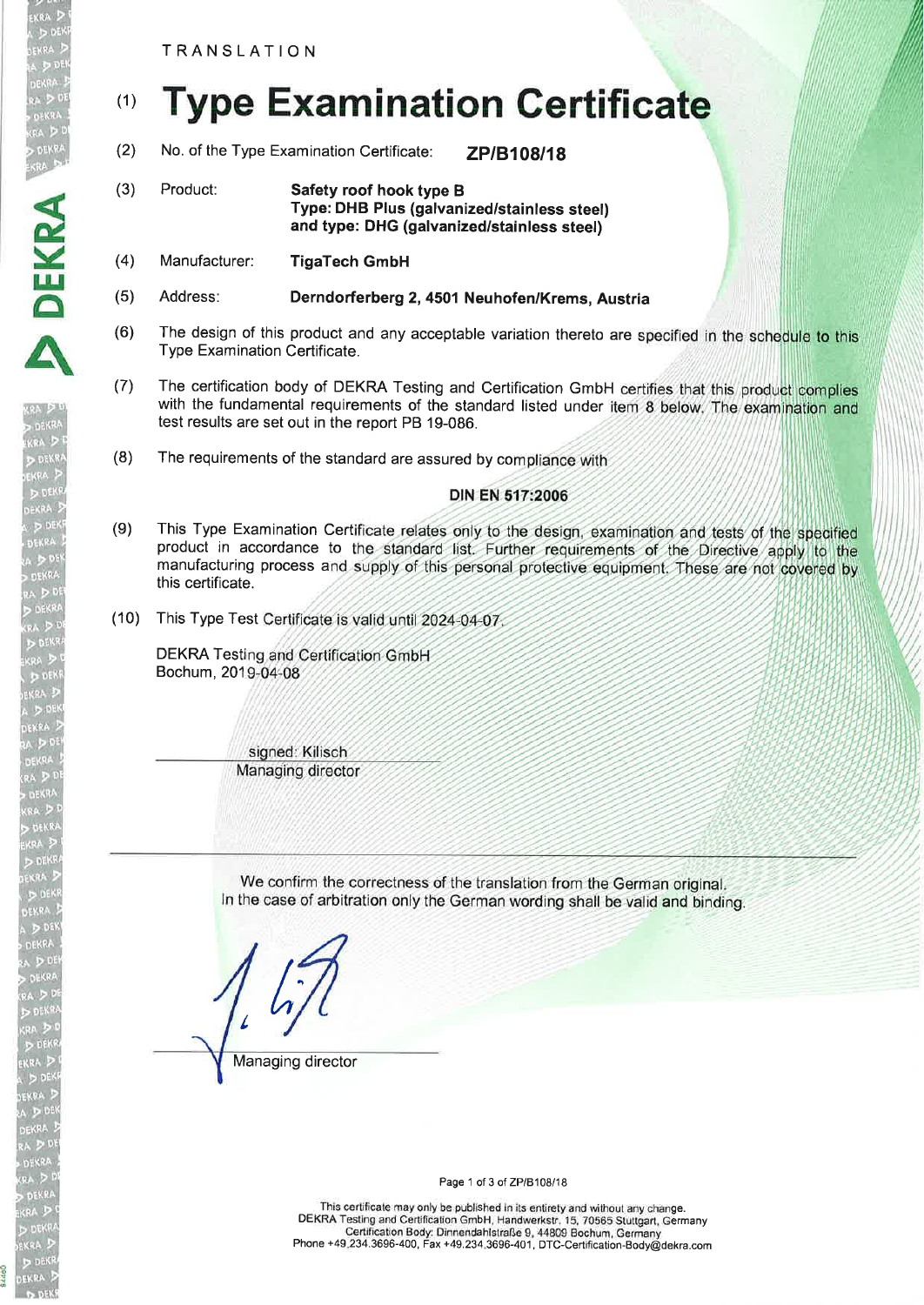### TRANSLATION

(11) Appendix to

DEKRA<br>EKRA DI

E

**DEKR** 

A

#### (12) **Type Examination Certificate** ZP/B108/18

(13) 13.1 Subject and Type Safety roof hook type B Type: DHB Plus (galvanized/stainless steel) and type: DHG (galvanized/stainless steel)

### 13.2 Description

The safety roof hooks, type: DHB Plus (galvanized/stainless steel) (Figure 1) and type: DHG (galvanized/stainless steel) (Figure 2), are used to hook roof ladder and roofer's seat as well as to protect a person against falls from a height.

Mounting of the safety roof hooks is carried out with suitable fastening elements fastened to rafters of a load-bearing roof structure of sufficient strength.

The boreholes on the safety roof hooks are used to connect the fastening elements.

The safety roof hooks, made of corrosion-resistant material, have an edged metal sheet  $(t = 3$  mm). Depending on the design, the metal sheet is made of stainless steel (1.4307) or hot-dip galvanized construction steel. The length of the safety roof hooks is 480 mm, with a hook width of 140 mm and a hook height of 140 mm. There is a closed loop with an inner opening with dimensions 65 x 22 mm at the bottom of the hook. This opening serves as the anchor point where the users can attach their own personal protective equipment to protect themselves from falling

The safety roof hooks are intended for bearing loads exerted from any direction

The safety roof hooks, type: DHB plus (galvanized/stainless steel)

- Protecting a maximum of one person at the same time
- Safety roof hook material thickness:  $t = 3$  mm
- Material: stainless steel (1.4307) or hot-dip galvanized construction steel
- Safety roof hook length:  $1 = 480$  mm



Figure 1: Safety roof hook, type: DHB Plus (galvanized/stainless steel)

Page 2 of 3 of ZP/B108/18

This certificate may only be published in its entirety and without any change. DEKRA Testing and Certification GmbH, Handwerkstr. 15, 7056S Stuttgart, Germany Certification Body: Dinnendahlstraße g, 44809 Bochum, Germany Phone +49.234.3696-400, Fax +49.234.3696-401, DTC-Certification-Body@dekra.com